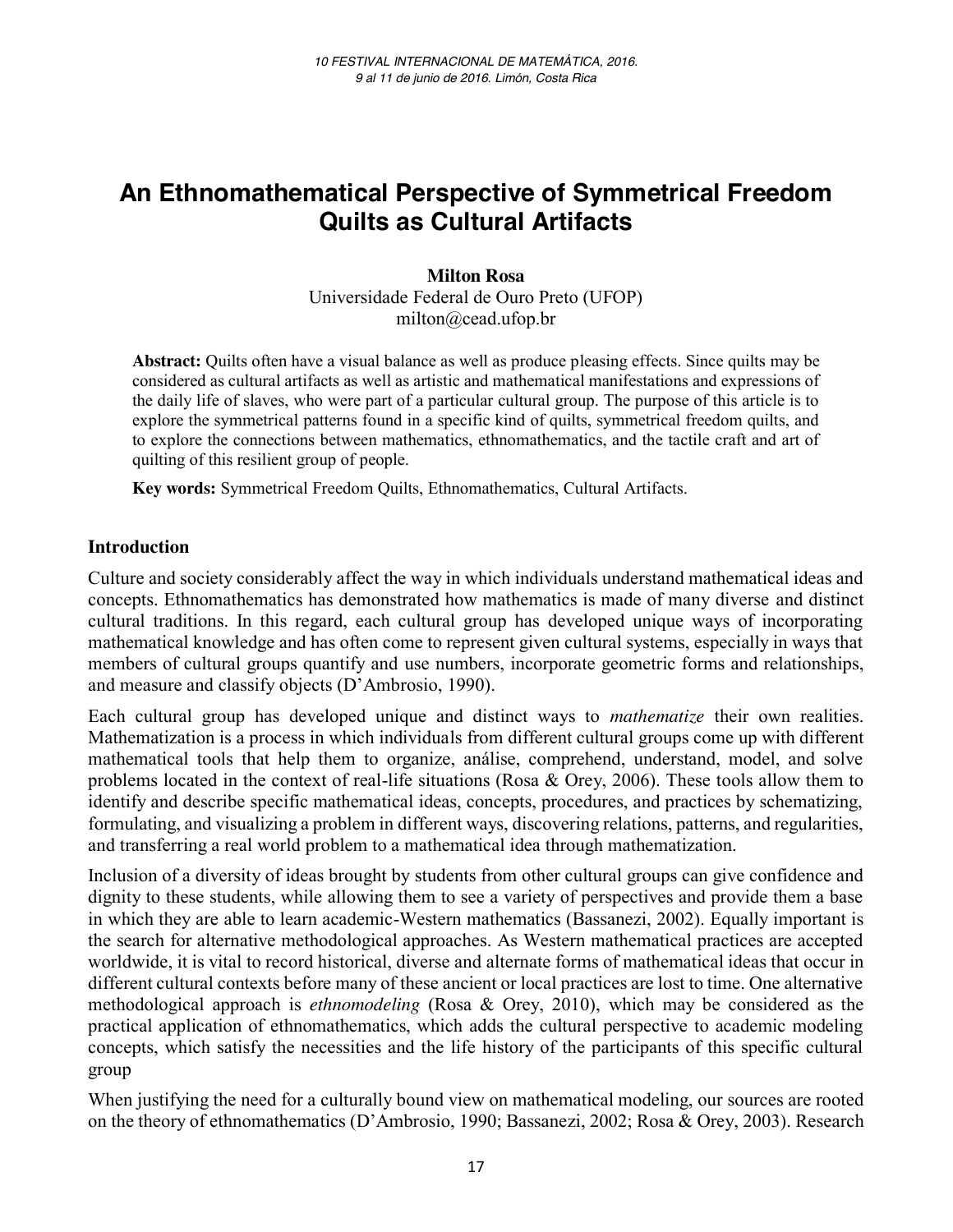of culturally bound modeling ideas addresses the problem of mathematics education in non-Western cultures by bringing the cultural background of students into the mathematics curriculum in order to connect the local and cultural aspects of the school community into the teaching and learning of mathematics (Rosa & Orey, 2010).

### **Ethnomathematics**

Ethnomathematics as a research paradigm is much larger than traditional concepts of mathematics, ethnicity, and any current sense of multiculturalism. D'Ambrosio (1990) affirmed that *ethno* is related to distinct groups identified by cultural traditions, codes, symbols, myths, and specific ways of reasoning, inferring, and modeling. Ethnomathematics is the way that various cultural groups mathematize their own reality because it examines how both mathematical ideas and mathematical practices are processed and used in daily activities. Ethnomathematics is described as the arts and techniques developed by students from diverse cultural and linguistic backgrounds to explain, to understand, and to cope with their own social, cultural, environmental, political, and economic environments (D'Ambrosio, 1993).

Ethnomathematics seeks to study how people (students) understand, comprehend, articulate, process, and ultimately use mathematical ideas, concepts, procedures, and practices that are able to solve problems related to their daily activities. This holistic context helps students reflect, understand, and comprehend extant relations among all components of the system. Rosa (2000) defined ethnomathematics as the intersection of cultural anthropology, academic mathematics, and mathematical modeling, which is used to help students to translate diverse mathematical ideas and practices found in their communities.



*Figure 1: Ethnomathematics as an intersection of three disciplines*

Detailed studies of mathematical ideas and practices of distinct cultural groups most certainly allow us to further our understanding of the internal logic and mathematical ideas of diverse group of students.

## **Ethnomodeling**

Ethnomodeling is a process of the elaboration of problems and questions that grow from real situations that form an image or sense of an idealized version of the *mathema*. Rosa and Orey (2006) stated that the focus of this perspective essentially forms a critical analysis of the generation and production of knowledge (creativity), and forms an intellectual process for its production, the social mechanisms of institutionalization of knowledge (academics), and its transmission (education).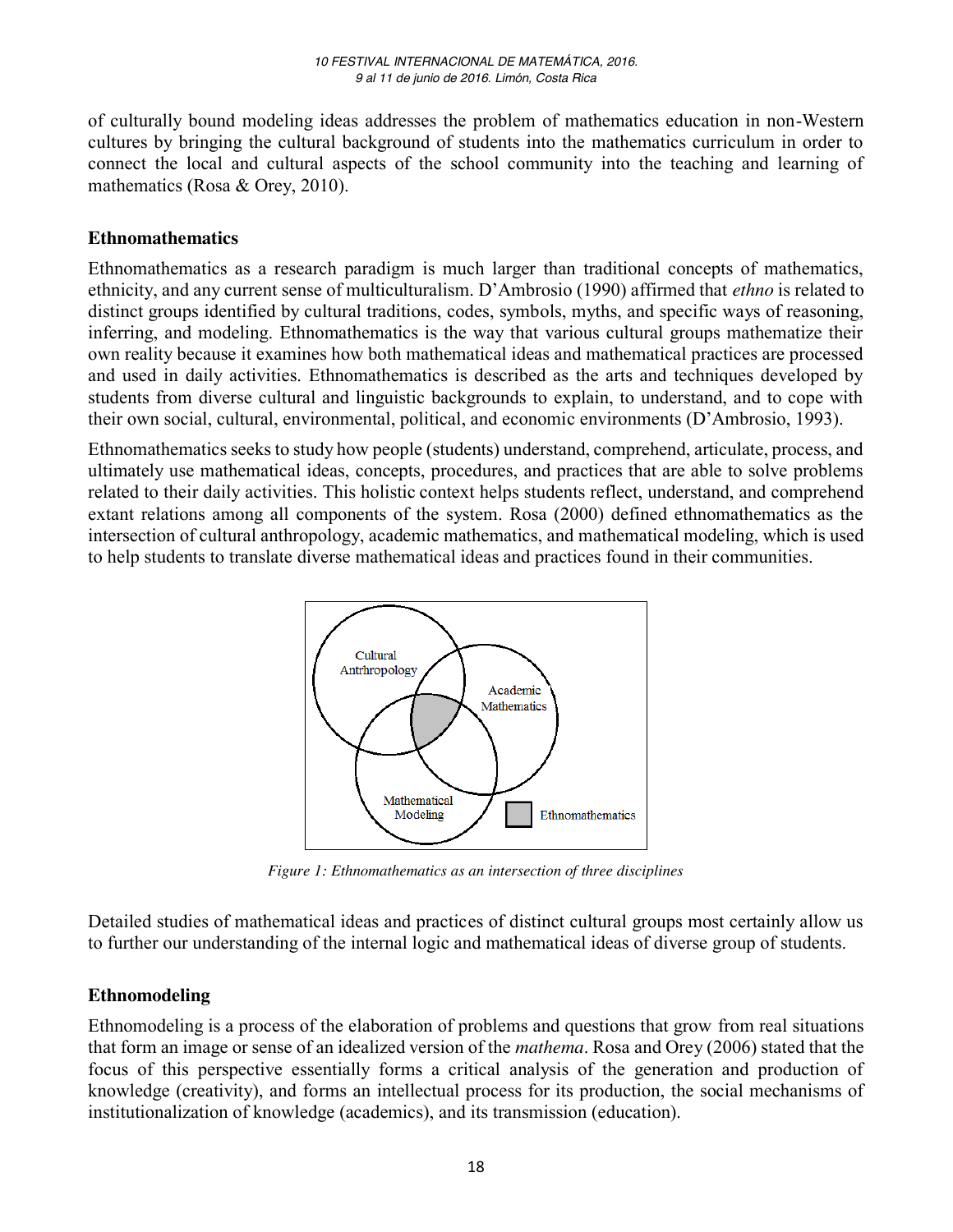D'Ambrosio (2000) affirmed that "this process is modeling" (p. 142). In this perspective, by analyzing reality as a whole, this holistic context allows those engaged in the modeling process to study systems of reality in which there is an equal effort to create an understanding of all components of the system as well as the interrelationships among them (D'Ambrosio, 1993; Bassanezi, 2002).

Rosa and Orey (2007) affirmed that the use of modeling as pedagogical action for an ethnomathematics program respects and values previous knowledge and traditions by developing student capacity to assess and translate the process by elaborating a mathematical model in its different applications. In this regard, it is necessary to start with the social context, reality, and interests of the students and not by enforcing a set of external values and decontextualized curricular activities without meaning for the students. Bassanezi (2002) characterized this process as "ethno-modeling" (p. 208) and defined ethnomathematics as "the mathematics practiced and elaborated by different cultural groups, and involves the mathematical practices that are present in diverse situations in the daily lives of members of these diverse groups" (p. 208).

In considering ethnomodeling as tool to study ethnomathematics, teaching is much more than the transference of knowledge because teaching becomes an activity that introduces the creation of knowledge. According to Freire (1970), this approach in Mathematics Education is the antithesis of turning students into containers to be filled with information. In our opinion, it is necessary for mathematics curriculum to translate the interpretations and contributions of ethnomathematical knowledge into systemized mathematics because students need to be able to analyze the connection between both traditional and non-traditional learning settings. According to Bassanezzi (2002), ethnomodeling uses mathematics as a language for understanding, simplification and resolution of real world problems and activities.

On the other hand, many Western mathematical activities are regarded as modeling by this definition and due to its cultural roots in non-Western society it can be defined as ethnomodeling of the mathematical practices found in non-Western settings. A characteristic of these new problems is that they cannot be solved using syllogistic, that is, classical Aristotelian logic, but need multivalued logic, often called *fuzzy logic*, which is the logic that underlies inexact or approximate reasoning (Zadef, 1984). In this context, Ascher and Ascher (1986) argued that multivalued logic is used in attempts to formalize human-like processes that are culturally bound.

## **Ethnomodels**

In general, a model is a representation of an idea, a concept, an object, or a phenomenon (Gilbert, Boulter & Elmer, 2000). We define ethnomodels as cultural artifacts, which can be considered the pedagogical tools used to facilitate the understanding and comprehension of systems that are taken from reality of cultural groups (Rosa & Orey, 2009).

In this regard, ethnomodels are external representations that are precise and consistent with the scientific and mathematical knowledge, which is socially constructed and shared by members of specific cultural groups. The primary objective for the elaboration of ethnomodels is to *translate* the mathematical ideas, concepts, and practices developed by the members of distinct cultural groups.

# **Applying Ethnomodeling**

An example of the ethnomodeling process is the practice of *quilting* as a pedagogical proposal to elaborate activities for the teaching and learning of mathematics. This process shows the importance of the contextualization of problems in the learning environment of ethnomodeling through the elaboration of ethnomodels. According to our studies in the area of ethnomathematics and modeling, this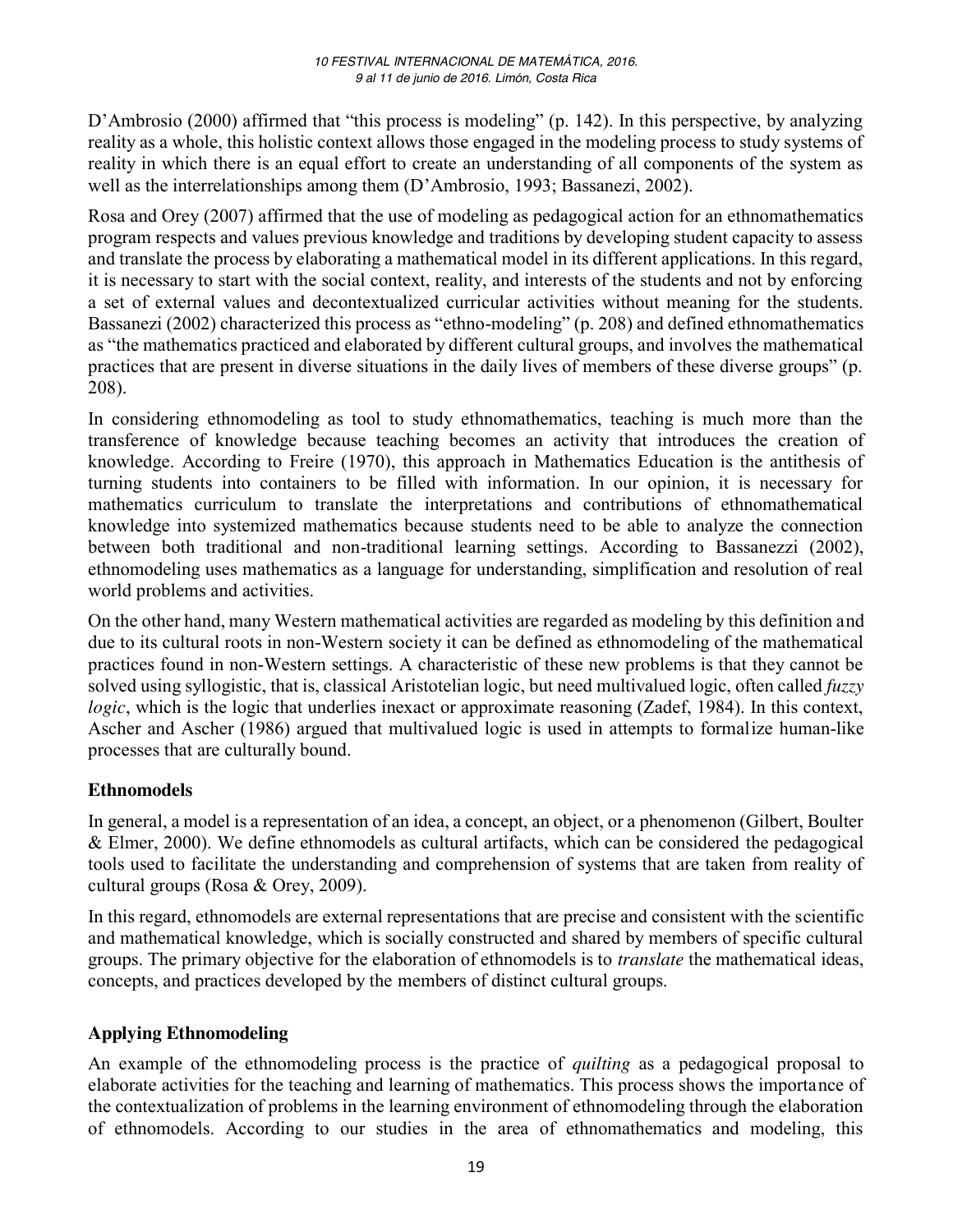ethnomathematical example naturally comes across as having a mathematical modeling methodology (D'Ambrosio, 2002) through ethnomodeling.

# **The Symmetrical Freedom Quilt**

Rosa and Orey (2009) affirmed that a quilt theme is a way to introduce work in ethnomodeling by integrating mathematics, art, history, and reading in an interdisciplinary approach. In so doing, it is necessary to propose lesson plans, which combine an ethnomathematical-historical perspective that elaborates a history project related to the *Underground Railroad*. This project allows teachers to develop classroom activities that help students to better understand history and geometry, especially concepts of symmetry and transformations through ethnomodeling.

*Figure 2: The Freedom Shoo Fly quilt block*

Making quilt blocks are an excellent way to explore concepts of symmetry. As quilts are made from square blocks, usually 9, 16, or 25 pieces to a block, with each smaller piece consisting of fabric triangles, the craft lends itself readily to the application of concepts of symmetry.

# **Cultural Background of Freedom Quilts**

Today's patterned African quilts would be all but unrecognizable to the people of African descent brought to the Americas as slaves (Rosa & Orey, 2009). Currently, African-American quilters continue the use of patterns as well as African textiles and beadwork to establish a cultural link back to African roots.

One fascinating reality is concerned with African quilts designs and the belief that evil travels in straight lines. Thompson (1983) stated that quilt patterns may be used in several ways to stop the flow of evil such as by breaking patterns within the block unit; staggering designs, using a strip-piecing technique, and by placing different patterns next to one another in a samplerlike fashion.

The first cultural group of African quilt-makers would not apply symmetrical patterns because they believed that evil spirits would travel in a straight line (Dobard & Tobin, 1999). In this regard, in order to throw off the demon spirits they could not apply a perfectly aligned pattern and they should mix-up the design.



*Figure 3: A visual illusion of an interrupted quilt block*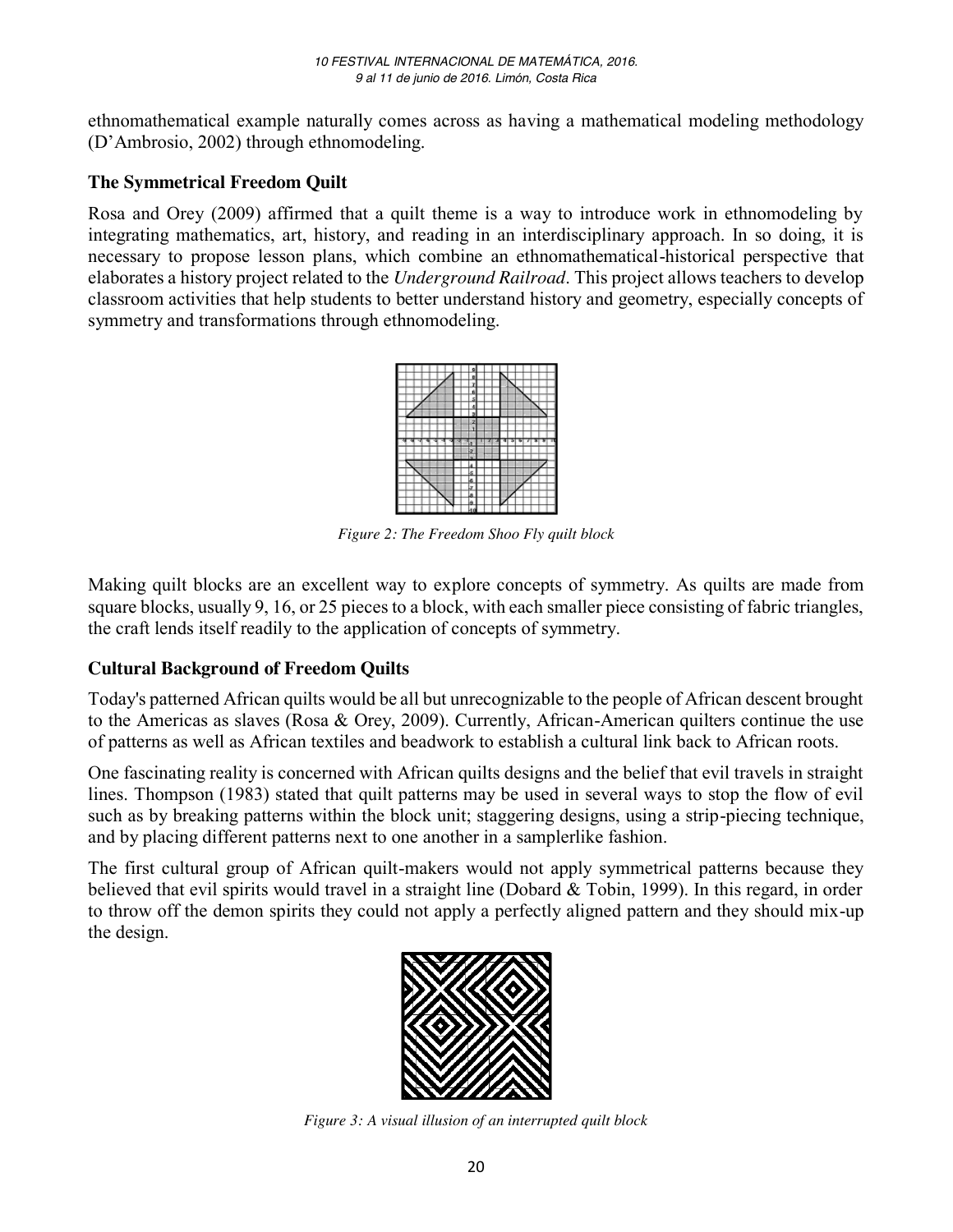This is similar to the concept of *interrupted systems* used in op-art (Barrett, 1970) in which the pattern is broken or interrupted. The pattern in this system is composed of straight, corresponding, and parallel lines in which all angles are right angles. This design is used in some patterns of the Freedom Quilts.

In much of the North American quilting tradition, strip construction, large-scale designs, strong contrasting colors and variations from symmetrical patterns all appear to reflect symmetrical textile patterns found in parts of Africa.

A specific tradition brought over from Africa is the strip quilt. Many times, strips of cloth called *kente* were woven together in order to make one big blanket. Scholars consider this strip quilting technique to be the ancestor of modern African quilts.

By using the strip quilting technique, patterns were often broken up and uneven, which was said to break up the line of evil (Dobard  $&$  Tobin, 1999). The strips are assembled along their selvages in order to form an overall lengthwise stripe pattern, which indicates that may be arranged symmetrically within a grid or on a central axis.



*Figure 4: Adire oniko in the African sahada pattern*

Repetition of symbols and patterns indicate a symmetrical mathematical structure, a spiritual synthesis embracing a celestial world and protection because patterns were sometimes used as protection to ward off evil spirits. In this context, different quilt designs may be based on the principle of modularity, which is based on the use of a small set of basic elements called *prototiles* and their recombination in order to create a large or even infinite series of modular designs (Jablan, 1992).

In the same way as in Africa and Freedom Quilts, some basic pieced blocks, which are squares with a set of diagonal fields, are used as modules. The *Flying Geese Freedom Quilt* design is a basic pieced block formed by a square with a set of diagonal fields, which are used as modules.



*Figure 5: The flying geese freedom quilt pattern*

The concept of modularity may be also used by the African quilt-makers and by the runway slaves in the United States in the 19<sup>th</sup> century as a tool for the elaboration of some symmetrical patterns used in their quilt designs.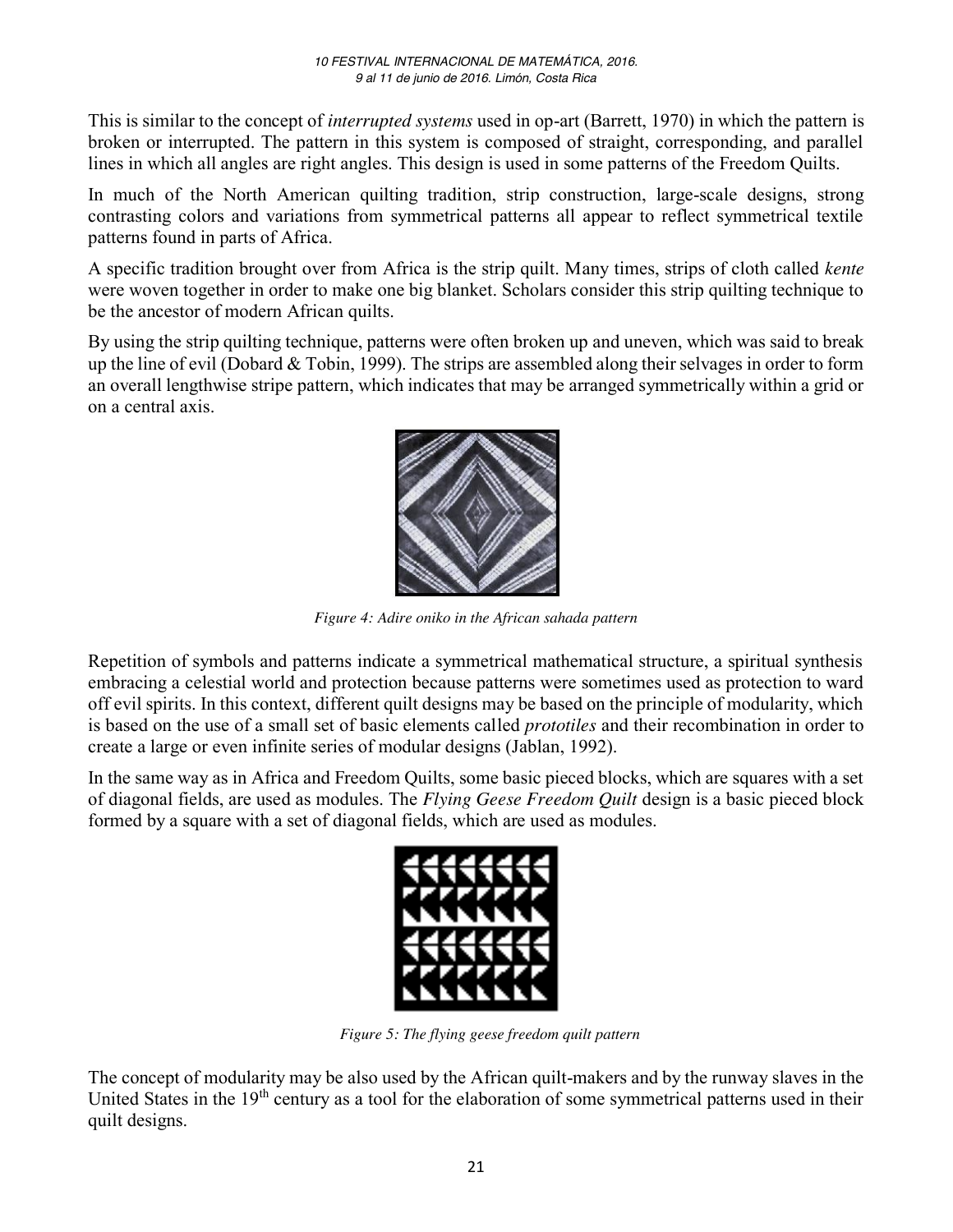The quilt-makers from both African descent and runaway slaves believed that changing the pattern would protect them from others copying their exact creation as well as breaks in the pattern were essential as they both confused evil spirits thought to travel in linear directions (Dobard & Tobin, 1999) and disorient slave hunters by walking in an unusual manner. Runaway slaves should follow a zigzag trail in order to make their tracks difficult for slave hunters to follow*.*



*Figure 6: The drunard's path quilt pattern*

Throughout time, quilts have been created as a vehicle for sharing family history, a moral message, or as a reflection of historical and cultural events (Rosa & Orey, 2009). In other words, quilts may be considered as cultural artifacts.

## **Freedom Quilts as Cultural Artifacts**

Cultural artifacts are objects created by the members of cultural groups, which give cultural clues and information about the culture of its creators and users (D'Ambrosio, 1993). In this regard, Torsney and Elsley (1994) stated that quilts are considered as cultural artifacts that have been recognized as one of the most compelling symbols of cultural diversity since they are part of the story, fact, and work of art from the past of any cultural group.

Cultural artifacts have some significance in the daily life of distinct cultural groups because "the language of the shapes, the designs, the myths, and the colors, confirm the community's sense of reality and give it control over its own time and its own space" (Voltz, 1982, p. 45). These artifacts are not made only to "adorn walls, ceilings, baskets, utensils, clothes, jewelry, and even the human body itself (…) but (...) may serve religious purposes as well" (Onstad, Kasanda & Kapenda, p. 40).

In this context, quilts are considered as cultural artifacts because contain both qualitative and quantitative cultural messages that are of high importance to the members of cultural groups (Rosa & Orey, 2009).

#### **Modelling the Shoo Fly Symmetrical Quilt Block**

*Shoo Fly* is one the simplest traditional Symmetrical Freedom Quilts. Although *Shoo Fly* is a basic pattern, its versatility provides quilters with some wonderful opportunities for creative use of colors, fabrics and stitching. *Shoo Fly* may be adapted to a variety of sizes. Blocks often measure 9 x 9, but variations such as 10 x 10 and 12 x 12 may also be used.

#### **An Ethnomodel about Rotation**

A rotation turns the figure through an angle about a fixed point called the center. The center of rotation is assumed to be the origin of the x-y coordinate system. A positive angle of rotation turns the figure counterclockwise, and a negative angle of rotation turns the figure in a clockwise direction. A rotation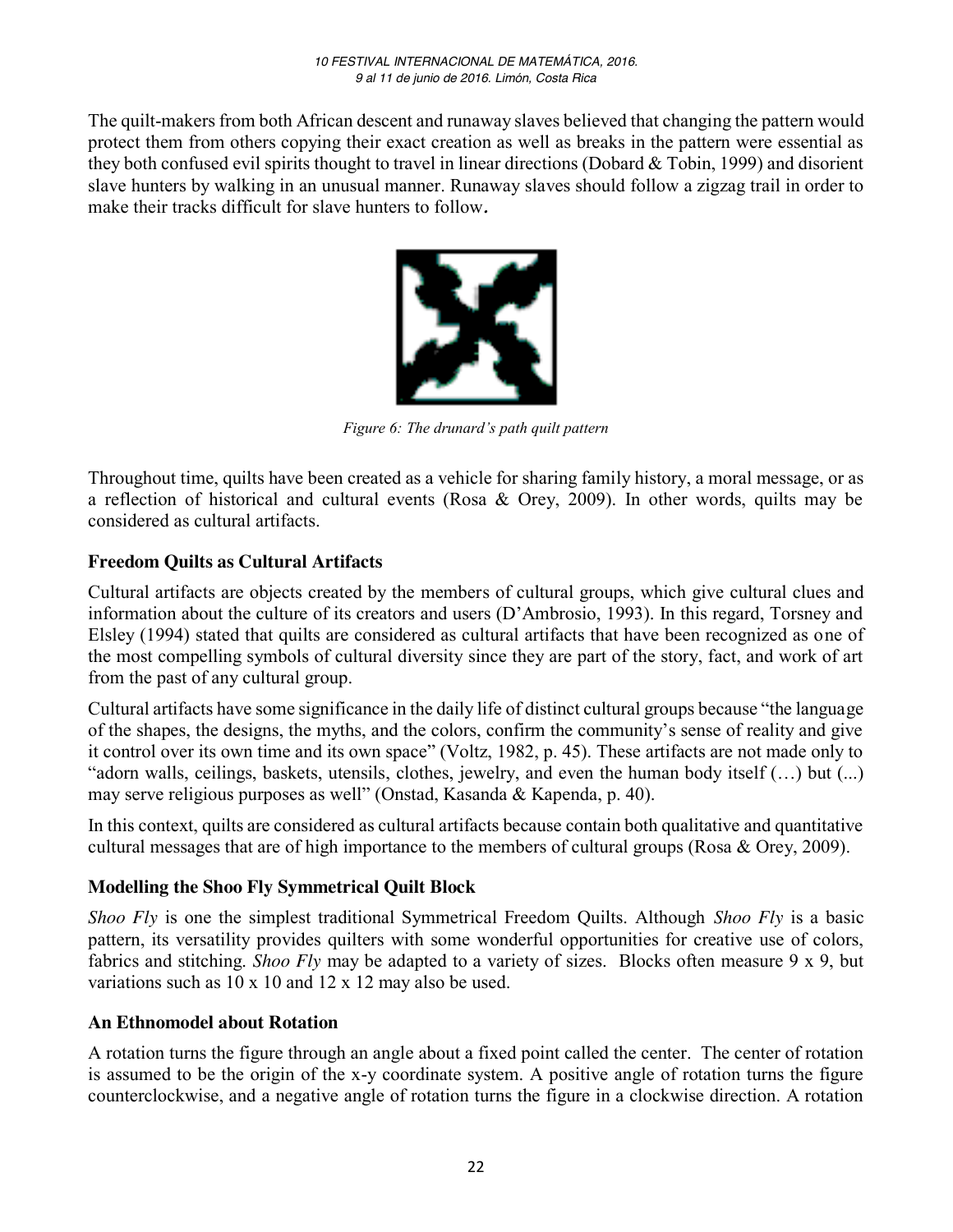creates a figure that is congruent to the original figure and preserves distance (isometry) and orientation (direct isometry).

Rotation is a transformation that is present in the *Shoo Fly* quilt block because it moves every point 90° counterclockwise around the origin of the x-y coordinate system. The mapping of this rotation is  $R_{90}(x, y) = (-y, x)$ . In so doing, the coordinates of point *A* in its rotation around the x-y coordinate system are:



*Figure 7: Rotation of point A around the x-y coordinate system*

The other mappings for rotation are rotation of 180°, that is,  $R_{180}(x, y) = (-x, -y)$ . This is the same as the reflection in the origin of the x-y coordinate system and rotation of 270°, that is,  $R_{270}(x, y) = (y, -x)$ .

# **Some Considerations Regarding the Freedom Quilt Ethnomodel**

An ethnomathematical observation sought to understand this mathematical practice for the freedom quilt from the perspective of internal dynamics and relationships within the slave culture. The modeling perspective uses aspects of academic mathematics to translate this phenomenon for understanding by those from different cultural backgrounds to comprehend and explain this mathematical practice as a whole from the point of view of researchers.

Ethnomathematics helps to clarify intrinsic cultural distinctions while modeling seeks objectivity as an outside observer across cultures. Both ethnomathematics and modeling are essential to help us to understand this mathematical practice through ethnomodeling.

## **Final Considerations**

A study of ethnomathematics using modelling represents a powerful means for validating the real life experiences of students and allows them to become familiar with tools that may enable them to become critical participants in society. In this process, the discussion between teachers and students about the efficiency and relevance of mathematics in different contexts should permeate instructional activities. In this context, the role of teachers is to help students to develop a critical view of the world by using mathematics.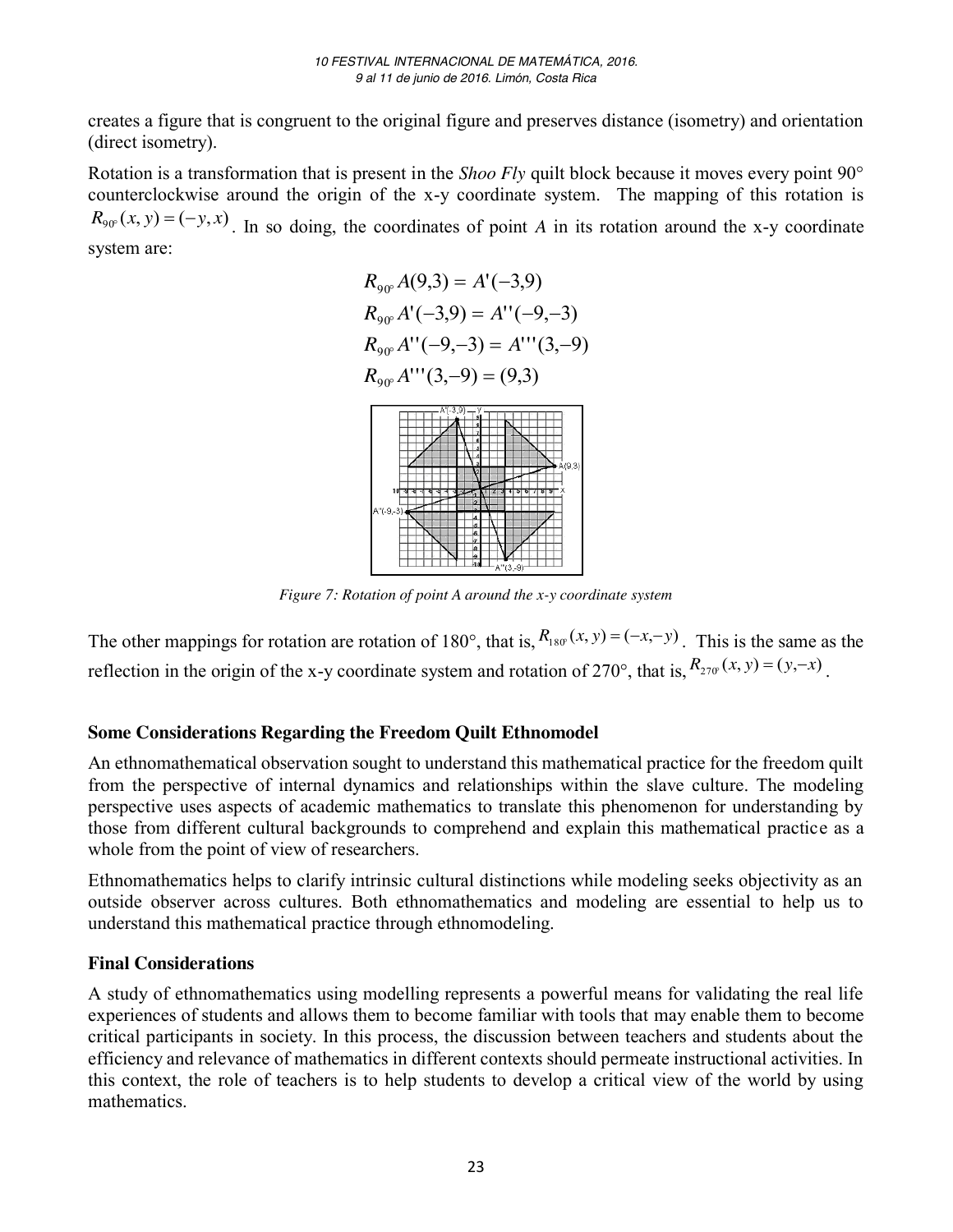Researchers should be encouraged to give the ethnomodeling of non-Western cultures increased opportunities to introduce new views into old themes. In this regard, we would like to broaden the discussion of possibilities and potentialities for the inclusion of ethnomathematics and mathematical modeling perspectives through ethnomodeling that respect the social and cultural diversity of all students with guarantees for the understanding of our differences through dialogue and respect.

### **References Bibliographics**

Ascher, M. & Ascher, R. (1986). Ethnomathematics. *History of Science*, *24*, 125-144.

Barret, C. (1970). *Op-art*. London, England: Studio Vista.

- Bassanezi, R. C. (2002). *Ensino-aprendizagem com modelagem matemática* [Teaching and learning with mathematical modelling]. São Paulo, SP: Editora Contexto.
- D'Ambrosio, U. (1990). *Etnomatemática* [Ethnomathematics]. São Paulo, Brazil: Editora Ática.
- D'Ambrosio, U (1993). Etnomatemática: Um Programa [Ethnomathematics: A program]. *A Educação Matemática em Revista, 1*(1), 5-11
- D'Ambrosio, U. (2000). Etnomatemática e modelagem [Ethnomathematics and modelling]. In. Domite, M. C. (Ed.). *Anais do Primeiro Congresso Brasileiro de Etnomatemática – CBEm-1*. São Paulo: FE-USP, 142.
- D'Ambrosio, U. (2002). Prefácio [Preface]. In Bassanezi, R. C. *Ensino-aprendizagem com modelagem matemática* [Teaching and learning with mathematical modelling] (pp. 11-12). São Paulo, SP: Editora Contexto.
- Dobard, R. G., & Tobin, J. L. (1999). *Hidden in plain view: A secret story of quilts and the underground railroad*. New York, NY and Toronto, Canada: Anchor Books and Random House of Canada Limited.
- Freire, Paulo. (1970). *Pedagogy of the oppressed*. New York, NY: Continuum Publishing Company.
- Gilbert, J. K., Boulter, C. J., & Elmer, R. (2000). Positioning models in science education and in design and technology education. In J. K. Gilbert & C. J. Boulter (Eds.), *Developing Models in Science Education* (pp. 3-18). Dordrecht, Netherlands: Kluwer.

Jablan S. V. (1992). Periodic Antisymmetry Tilings. *Symmetry*: *Culture and Science, 3*(3), 281-291.

Onstad, T. Kasanda, C. D.; & Kapenda, H. M. (2003). Ethnomathematics: a link between an abstract school subject, local culture & everyday experience. In P. Chilisa, L. Mafele & J. Preece (Eds.),